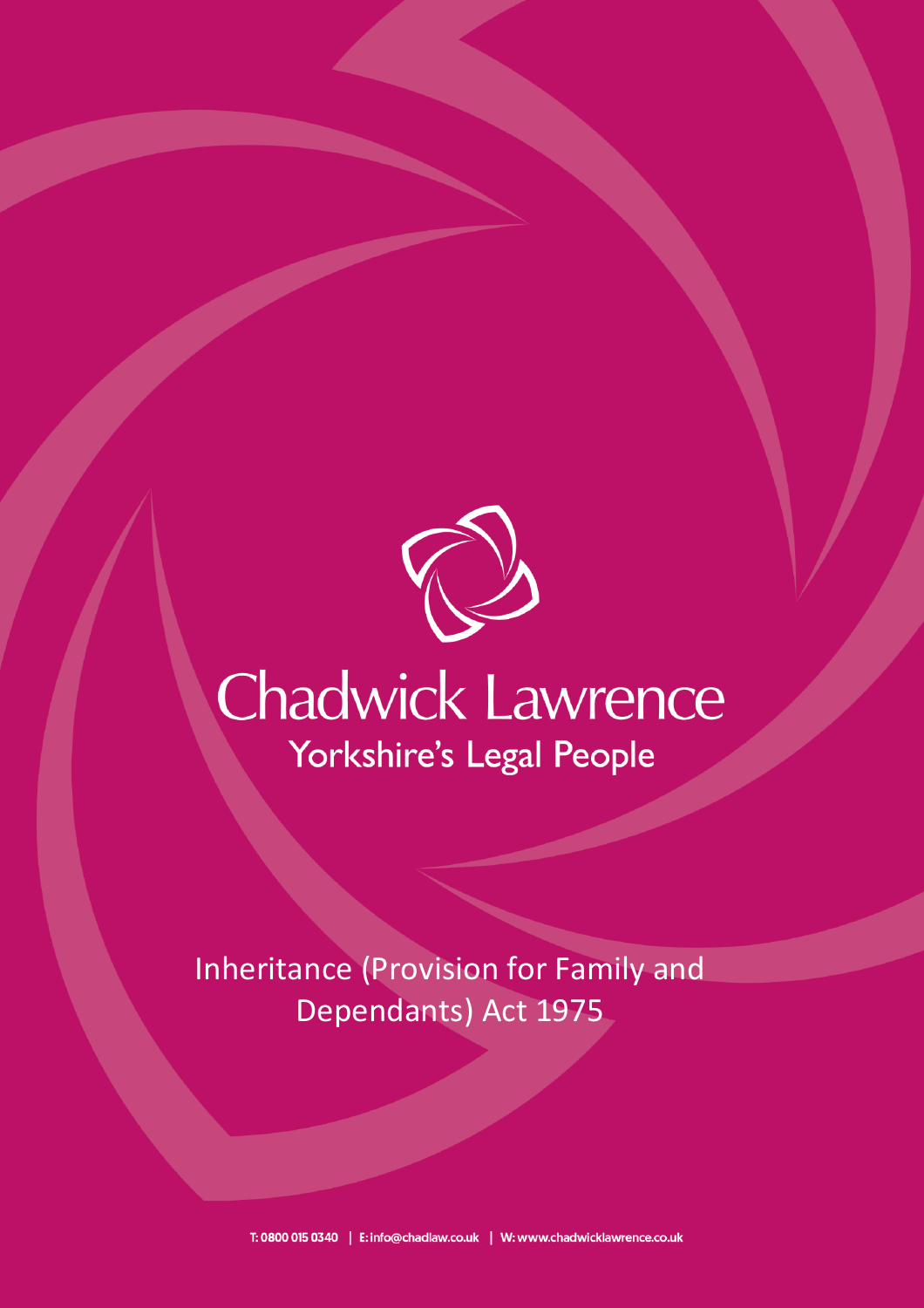

The Inheritance (Provision for Family and Dependants) Act 1975 enables certain categories of applicant to claim financial provision out of an estate for maintenance, or if the applicant is a spouse of civil partner, for maintenance or otherwise. The decision to award is discretionary determined by the Court in accordance with statutory factors which must be applied to each case to ascertain whether it is fair to make an award and deprive a beneficiary of their entitlement under the Last Will and Testament or Intestacy Rules. The decision to award is therefore fact-dependent in each case and as such, the outcome of a case is difficult to foresee due to the wide discretionary system.

It is important to understand that there is no automatic right to claim and the discretionary system does not guarantee claimants an award. Making a Will if you wish to exclude a family member is of upmost importance to set out in depth reasons for excluding a person, so that the Court are inclined to take your wishes into account.

## **What can I do to reduce the risk of a successful claim against my estate?**

To reduce the risk of a successful claim under the act, we advise that an individual revisit their Will every five years or where there has been a significant change to family or financial circumstances to ensure that the same still accords with their wishes. Further, marriage and divorce impact a Will and the position on Intestacy (where one dies without a Will) for a cohabitant is inherently weak, thus in a change of circumstances, revisiting a Will is vital. Also, where one has children from a previous marriage, making a Will is essential to ensure such children inherit without having to claim under the act.

Placing a clause in the Will preventing another from claiming under the act is void. However, including a statement in your Will explaining why provision has not been made for a certain person is advisable as the Court may take this into account when determining whether to make an award. This will lay down your clear intentions and is beneficial for peace of mind.



T: 0800 015 0340 E: info@chadlaw.co.uk W: www.chadwicklawrence.co.uk